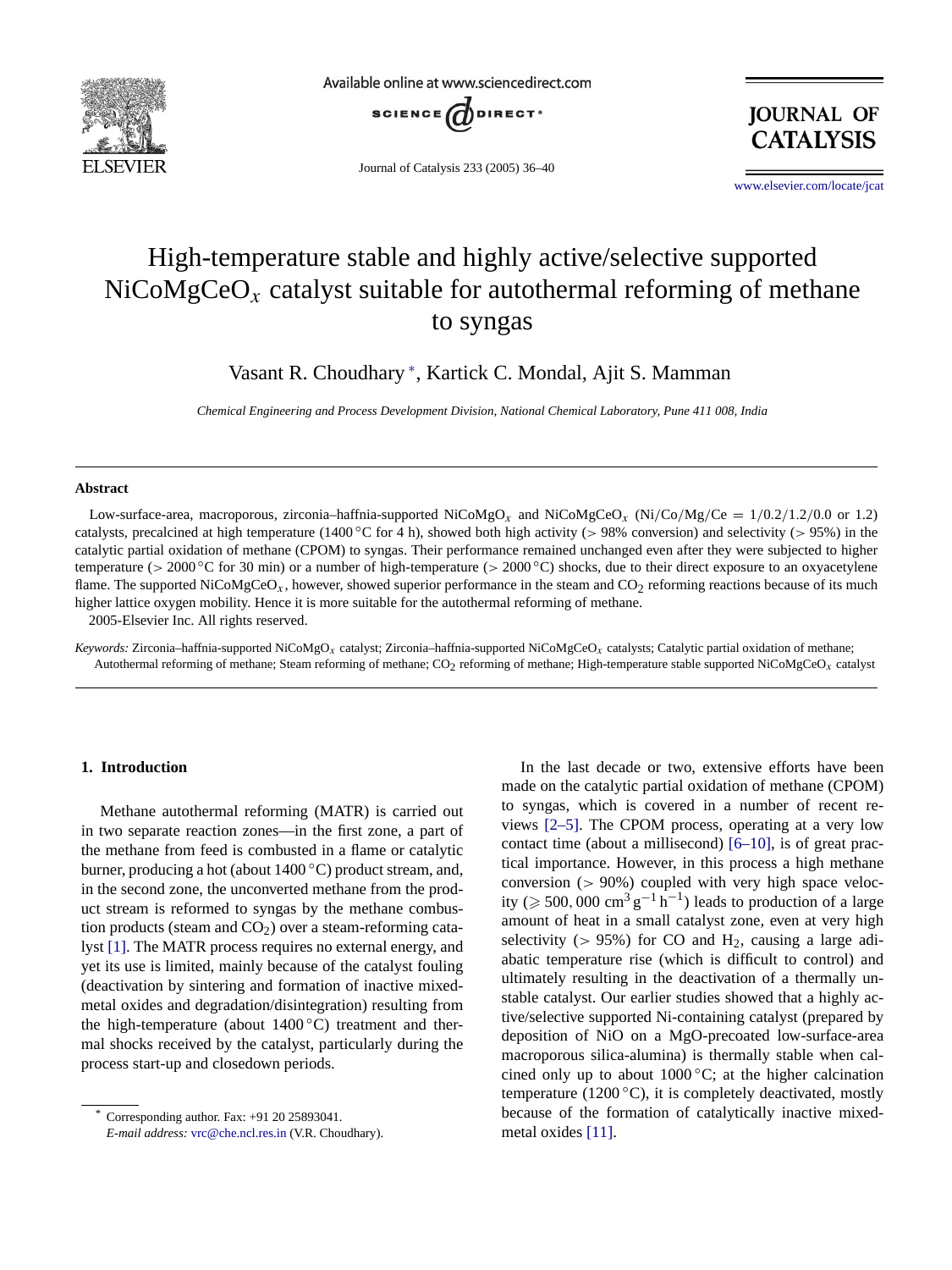Since the methane combustion reactions (CH<sub>4</sub> +  $2O<sub>2</sub>$   $\rightarrow$  $CO_2 + 2H_2O + 191.8$  kcal mol<sup>-1</sup> and CH<sub>4</sub> + O<sub>2</sub> → CO +  $2H_2O + 124.1$  kcal mol<sup>-1</sup>) are much more exothermic than the partial oxidation of methane to syngas (CH<sub>4</sub> +  $0.5O<sub>2</sub>$   $\rightarrow$  $CO + 2H<sub>2</sub> + 5.4$  kcal mol<sup>-1</sup>), even a small loss in the selectivity due to catalyst deactivation is expected to make the CPOM process highly hazardous, or even render it out of control. It is therefore of great practical interest to overcome the major limitation of the MATR and CPOM processes by developing a high-temperature-stable catalyst that demonstrates desirable activity and selectivity in the methane-to-syngas conversion reactions and has a high mechanical strength, even when the catalyst is subjected to a very high temperature ( $\geq 1200$ °C) and thermal shocks. This has been accomplished in this investigation. We report here that a NiCoMgCeO*<sup>x</sup>* deposited on a low-surfacearea macroporous zirconia–haffnia catalyst carrier, even when calcined at 1400 ℃ and subjected to oxyacetylene flame (about  $2000\degree C$ ) or subjected to a number of hightemperature (about  $2000 °C$ ) thermal shocks, shows high catalytic activity, selectivity, and stability in the CPOM and in the steam reforming and  $CO<sub>2</sub>$  reforming reactions, without losing its mechanical strength. These highly desirable qualities are of great practical importance for use of the catalyst in the MATR process and in the high-temperature CPOM process.

# **2. Experimental**

The supported  $\text{NiCoO}_x$  (Ni/Co = 1:0.2), NiCoCeO<sub>x</sub> (Ni*/*Co*/*Ce = 1:0.2:1.2), NiCoMgO*<sup>x</sup>* (Ni*/*Co*/*Mg = 1:0.2: 1.2), and NiCoMgCeO*<sup>x</sup>* (Ni*/*Co*/*Mg*/*Ce = 1:0.2:1.2:1.2) catalysts were prepared by the impregnation of respective metal nitrates from their mixed aqueous solution on a commercial low-surface-area ( $\cong$  0.1 m<sup>2</sup> g<sup>-1</sup>) macroporous (porosity = 45% and pore volume =  $0.15 \text{ cm}^3 \text{ g}^{-1}$ ) sintered zirconia–haffnia (94.1%  $ZrO_2$ –HfO<sub>2</sub>) catalyst carrier (SZ-5564, obtained from M/S Norton Co., USA) by the incipient wetness technique and calcination first at 600 ◦C for 4 h and then at 900 or  $1400\degree$ C for 4 h. The loading of Ni and Co with or without  $CeO<sub>2</sub>$  and/or MgO on the support was as follows: 8.5% Ni and 1.7% Co for the NiCoO*<sup>x</sup> /*SZ-5564; 8.5% Ni,  $1.7\%$  Co, and  $30.1\%$  CeO<sub>2</sub> for the NiCoCeO<sub>x</sub>/SZ-5564; 8.5% Ni, 1.7% Co, and 7.0% MgO for the NiCoMgO*<sup>x</sup> /*SZ-5564; and 8.5% Ni, 1.7% Co, 7.0% MgO, and 30.1% CeO2 for the NiCoMgCeO*<sup>x</sup> /*SZ-5564. To ascertain the presence of different metal oxides and/or mixed-metal oxide phases, we characterized the catalysts by XRD.

The high-temperature (about  $2000\,^{\circ}\text{C}$ ) treatment of the catalysts and the temperature shocks were accomplished by the application of an oxyacetylene flame (oxidizing portion of the flame) directly to the catalyst (0.3 g), which was kept in a zirconia boat once for 30 min or repeatedly (six times) for 30 s at intervals of 10 min.

The CPOM and steam and  $CO<sub>2</sub>$  reforming reactions over the catalysts were carried out at atmospheric pressure in a contin[uous-flow](#page-4-0) quartz reactor  $(i.d. = 9$  mm) packed with 0.2 g catalyst (22–30 mesh size) by the procedure described earlier [11–13]. Before use, in the reaction, the catalyst was reduced by 50%  $H_2$  in N<sub>2</sub> at 900 °C for 1 h. The gas hourly space velocity (GHSV) was measured at  $0^{\circ}$ C and 1 atm pressure.

The TPR over the catalysts was carried out in a quartz reactor containing  $0.15$  g catalyst in a flow of 5 m[ol%](#page-4-0)  $H_2$  $H_2$  in Ar (30 cm<sup>3</sup> min<sup>-1</sup>) from 50 to 1100 °C at a linear heating rate of  $20$  °C min<sup>-1</sup> by the procedure described earlier [11]. The H<sub>2</sub> pulse reaction over [the](#page-4-0) [c](#page-4-0)atalysts was carried out in a quartz pulse microreactor (containing 0.1 g catalyst) connected to a gas chromatograph [14] (with a porapak-Q column and thermal conductivity detector) by injection of a pulse of pure  $H_2$  $(0.2 \text{ cm}^3)$  in the reactor, with Ar as the carrier gas, at different temperatures (200–900 °C) or the injection at 900 °C of a number of  $H_2$  pulses, one after another, at an intervals of 10 min or 1 h, after which the conversion of  $H_2$  in each pulse experiment was determined.

#### **3. Results and discussion**

Results for the CPOM over the zirconia–haffnia-sup[por](#page-2-0)[ted](#page-2-0) [N](#page-2-0)iCoO*<sup>x</sup>* , NiCoCeO*x*, NiCoZrO*<sup>x</sup>* , NiCoMgO*x*, NiCo- $MgCeO<sub>x</sub>$ , and NiCoMgZrO<sub>x</sub> catalysts are listed in Table 1. The crystalline [metal](#page-2-0) [oxi](#page-2-0)des and/or mixed-metal oxide phases present on the support for the supported catalysts are also included in Table 1. The results indicate that the catalyst containing MgO with or without cerium oxide showed very high methane conversion activity (*>* 98% methane conversion) and high selectivity for both CO and H2 (*>* 96%) in the CPOM process at a low contact time  $(GHSV = 62,000 cm<sup>3</sup> g<sup>-1</sup> h<sup>-1</sup>)$ , even when the catalysts were precalcined at a very high temperature (1400 ◦C). It is interesting to note that when all of these catalysts were supported on alumina, silica, or silica-alumina support and calcined at the high temperature, they showed little or no activity in the CPOM process because of the formation of catalytically inactive mixed-metal oxide phases b[y](#page-4-0) [the](#page-4-0) [soli](#page-4-0)d–solid reaction between the catalytically active components (viz., Ni and Co) with silica and/or alumina [11, 15]. In the present case, even the supported  $NiCoO<sub>x</sub>$  catalyst with or without  $CeO<sub>2</sub>$  or  $ZrO<sub>2</sub>$ , calcined at a temperature as high as  $1400\,^{\circ}\text{C}$ , shows high activity and selectivity in the CPOM process. This is attributed to the fact that the support (zirconia–haffnia) does not react wit[h](#page-2-0) [the](#page-2-0) [cata](#page-2-0)lytically active components during the high-temperature catalyst calcination. Among the supported catalysts (Table 1), the supported  $NiCoMgO<sub>x</sub>$  and  $NiCoMgCeO<sub>x</sub>$  catalysts are highly promising.

To further confirm their high-temperature stability, the two promising catalysts (NiCoMgO*x*/SZ-5564 and NiCo- $MgCeO<sub>x</sub>/SZ-5564$ ) were further subjected to very hightemperature  $(> 2000 °C)$  shocks by direct exposure to an oxyacetylene flames for different periods, and their performance in the CPOM process was evaluated; the results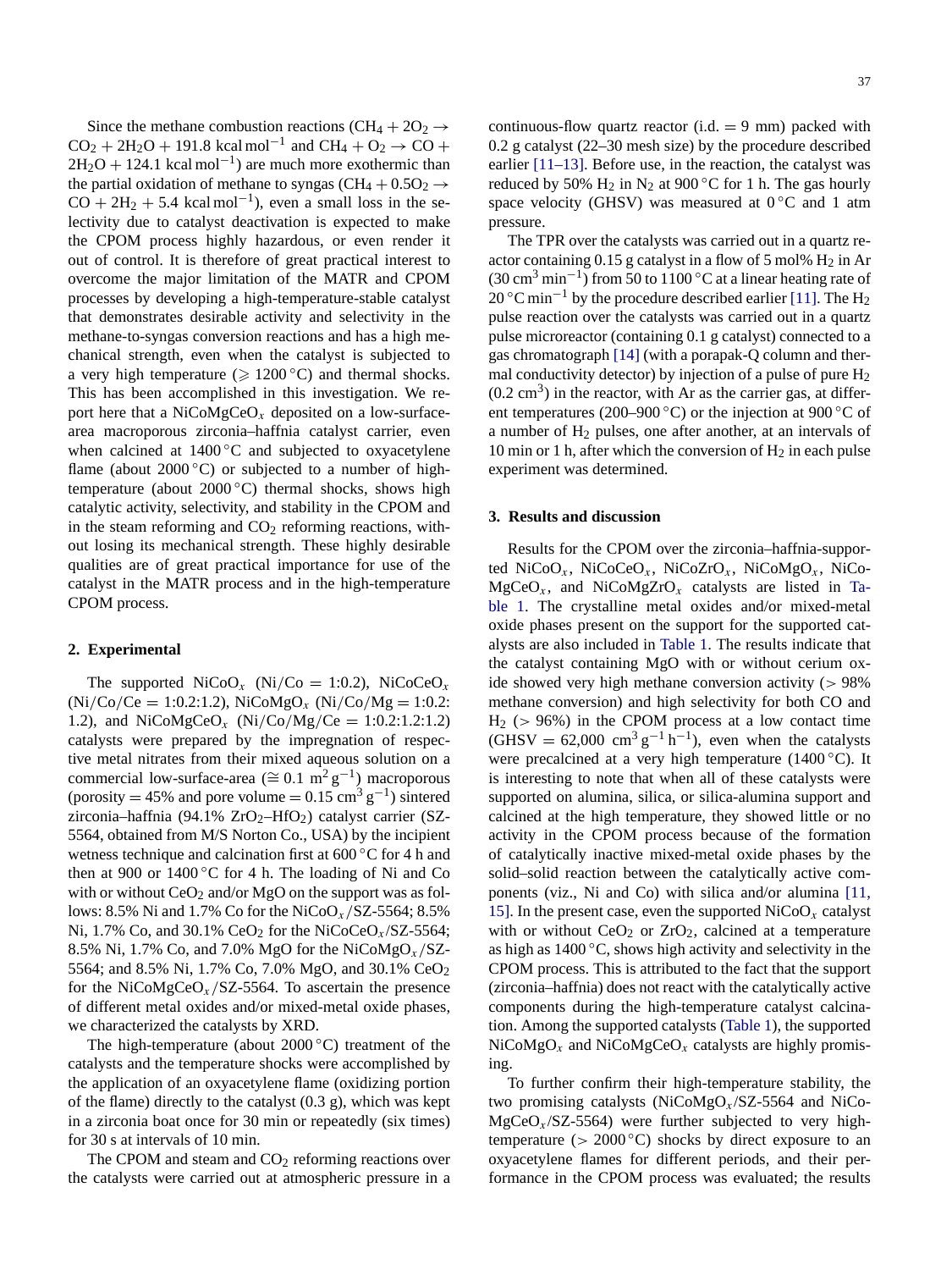Table 1

<span id="page-2-0"></span>38

Performance of the supported Ni–Co catalysts (with or without MgO and/or CeO<sub>2</sub>) calcined at 1400 °C (for 4 h) in the partial oxidation of methane to syngas (feed = a mixture of 64.3 mol% CH<sub>4</sub> and 35.7 mol% O<sub>2</sub>, GHSV = 62,000 cm<sup>3</sup> g<sup>-1</sup> h<sup>-1</sup> and temperature = 900 °C)

| Catalyst             | XRD phases                                                                  | Conversion (%)  |                | Selectivity (%) |      |
|----------------------|-----------------------------------------------------------------------------|-----------------|----------------|-----------------|------|
|                      |                                                                             | CH <sub>A</sub> | O <sub>2</sub> | H <sub>2</sub>  | CO.  |
| $NiCoOx/SZ-5564$     | NiO, CoO, Co <sub>2</sub> O <sub>3</sub> and Co <sub>3</sub> O <sub>4</sub> | 87.7            | 100            | 94.8            | 93.9 |
| $NiCoZrOx/SZ-5564$   |                                                                             | 90.6            | 100            | 94.9            | 94.5 |
| $NiCoCeOx/SZ-5564$   |                                                                             | 92.5            | 100            | 96.2            | 93.8 |
| $NiCoMgOx/SZ-5564$   | NiO-MgO and CoO-MgO solid solutions and MgCo <sub>2</sub> O <sub>4</sub>    | 98.2            | 100            | 96.5            | 96.4 |
| $NiCoMgCeOx/SZ-5564$ | NiO-MgO and CoO-MgO solid solutions, $MgCo2O4$ ,<br>$MgCeO3$ and $CeO2$     | 98.5            | 100            | 96.9            | 96.7 |
| $NiCoMgZrOx/SZ-5564$ |                                                                             | 92.6            | 100            | 96.5            | 95.4 |

Table 2

Performance of the NiCoMgO*x* /SZ-5564 and NiCoMgCeO*x* /SZ-5564 catalysts (precalcined at 900 or 1400 ◦C), subjected to high temperature shocks by directly exposing them to acetylene-oxygen flame, in the partial oxidation of methane to syngas at 850 °C (feed = a mixture of 64.3 mol% CH<sub>4</sub> and 35.7 mol%  $O<sub>2</sub>$ )

| Catalyst pre-calcination<br>temperature $(^{\circ}C)$ | Time for exposure to the<br>flame (min) | <b>GHSV</b><br>$\rm (cm^3\,g^{-1}\,h^{-1})$ | Conversion (%)  |                | Selectivity (%) |                |
|-------------------------------------------------------|-----------------------------------------|---------------------------------------------|-----------------|----------------|-----------------|----------------|
|                                                       |                                         |                                             | CH <sub>4</sub> | O <sub>2</sub> | CO              | H <sub>2</sub> |
|                                                       |                                         | Catalyst: $NiCoMgOx/SZ-5564$                |                 |                |                 |                |
| 900                                                   | None                                    | 120,000                                     | 95.7            | 100            | 97.4            | 98.4           |
| 900                                                   | $30$ (once)                             | 120,000                                     | 95.6            | 100            | 96.1            | 98.0           |
| 1400                                                  | $15$ (once)                             | 62,000                                      | 95.6            | 100            | 97.4            | 97.8           |
| 1400                                                  | $30$ (once)                             | 62,000                                      | 95.5            | 100            | 98.5            | 98.4           |
| 1400                                                  | $0.5$ (six times) <sup>a</sup>          | 62,000                                      | 95.8            | 100            | 97.6            | 98.6           |
|                                                       |                                         | Catalyst: $NiCoMgCeOx/SZ-5564$              |                 |                |                 |                |
| 900                                                   | None                                    | 62,000                                      | 97.5            | 100            | 97.1            | 97.1           |
| 900                                                   | $15$ (once)                             | 120,000                                     | 98.3            | 100            | 96.9            | 96.7           |
| 900                                                   | $30$ (once)                             | 120,000                                     | 98.2            | 100            | 96.7            | 98.2           |
| 900                                                   | $0.5$ (six times) <sup>a</sup>          | 120,000                                     | 96.9            | 100            | 97.2            | 98.4           |
| 1400                                                  | $30$ (once)                             | 62,000                                      | 97.2            | 100            | 96.9            | 97.6           |

<sup>a</sup> The catalyst was exposed to the oxy-acetylene flame repeatedly after an interval of 10 min, during which the flame-exposed catalyst is suddenly cooled in a flow of cool air. Thus the catalyst was subjected to high temperature shocks.

are listed in Table 2. Even when the NiCoMgO<sub>x</sub>/SZ-5564 and NiCoMgCeO*x*/SZ-5564 catalysts were subjected to the higher temperature ( $\geq 2000$ °C) for 30 min or hightemperature ( $\geq 2000^{\circ}$ C) shocks (from direct exposure to an oxyacetylene flame), both catalysts showed almost no change in their activity and selectivity in the CPOM process (Table 2). After the high-temperature thermal treatments, neither any disintegration of the catalyst particles nor any loss in their mechanical strength/attrition resistance was observed. Thus, both catalysts show very high thermal stability for their use in the CPOM process, and their performances in the CPOM process are quite comparable. However, when the two catalysts (precalcined at 1400 ◦C) are compared for their performance in the methane steam and  $CO<sub>2</sub>$  reforming reactions (Table 3), the supported NiCoMgO*<sup>x</sup>* catalyst showed very poor performance as compared with that showed by the supported NiCoMgCeO*<sup>x</sup>* catalyst. The latter catalyst showed high activity in the steam reforming (94.2% methane conversion) and good  $CO<sub>2</sub>$  reforming activity (75% methane conversion) at a space velocity (GHSV = 20,000 cm<sup>3</sup> g<sup>-1</sup> h<sup>-1</sup>) much higher than that normally used in the commercial steam reforming process.

#### Table 3

| Performance of the NiCoMgO <sub>r</sub> /SZ-5564 and NiCoMgCeO <sub>r</sub> /SZ-5564 cata- |  |
|--------------------------------------------------------------------------------------------|--|
| lysts calcined at 1400 °C (for 4 h) in the methane steam and $CO2$ reforming               |  |
| reactions at 850 °C [GHSV = 20.000 cm <sup>3</sup> g <sup>-1</sup> h <sup>-1</sup> ]       |  |

| Catalyst                                                                                     | Methane        | Selectivity (%) |      |  |
|----------------------------------------------------------------------------------------------|----------------|-----------------|------|--|
|                                                                                              | conversion (%) | H               | CΟ   |  |
| Steam reforming of methane (feed = 25 mol% CH <sub>4</sub> and 75 mol% steam)                |                |                 |      |  |
| $NiCoMgOx/SZ-5564$                                                                           | 78.8           | 100             | 61.9 |  |
| $NiCoMgCeOx/SZ-5564$                                                                         | 94.2           | 100             | 64.0 |  |
| $CO2$ reforming of methane (feed = 47.6 mol% CH <sub>4</sub> and 52.4 mol% CO <sub>2</sub> ) |                |                 |      |  |
| $NiCoMgOx/SZ-5564$                                                                           | 29.4           | 90.7            | 100  |  |
| $NiCoMgCeOx/SZ-5564$                                                                         | 74.7           | 97.3            | 100  |  |

The above results clearly indicate that both the supported  $NiCoMgO<sub>x</sub>$  and  $NiCoMgCeO<sub>x</sub>$  catalysts have very high-thermal stability against the high-temperature treatments/thermal shocks, and both show high activity and selectivity in the CPOM process. Both catalysts also showed stable activity and selectivity when their performance in the CPOM process was tested for 50 h. Because of their highthermal stability, the formation of hot spots in the catalyst bed and/or high temperatures prevailing at the catalyst sur-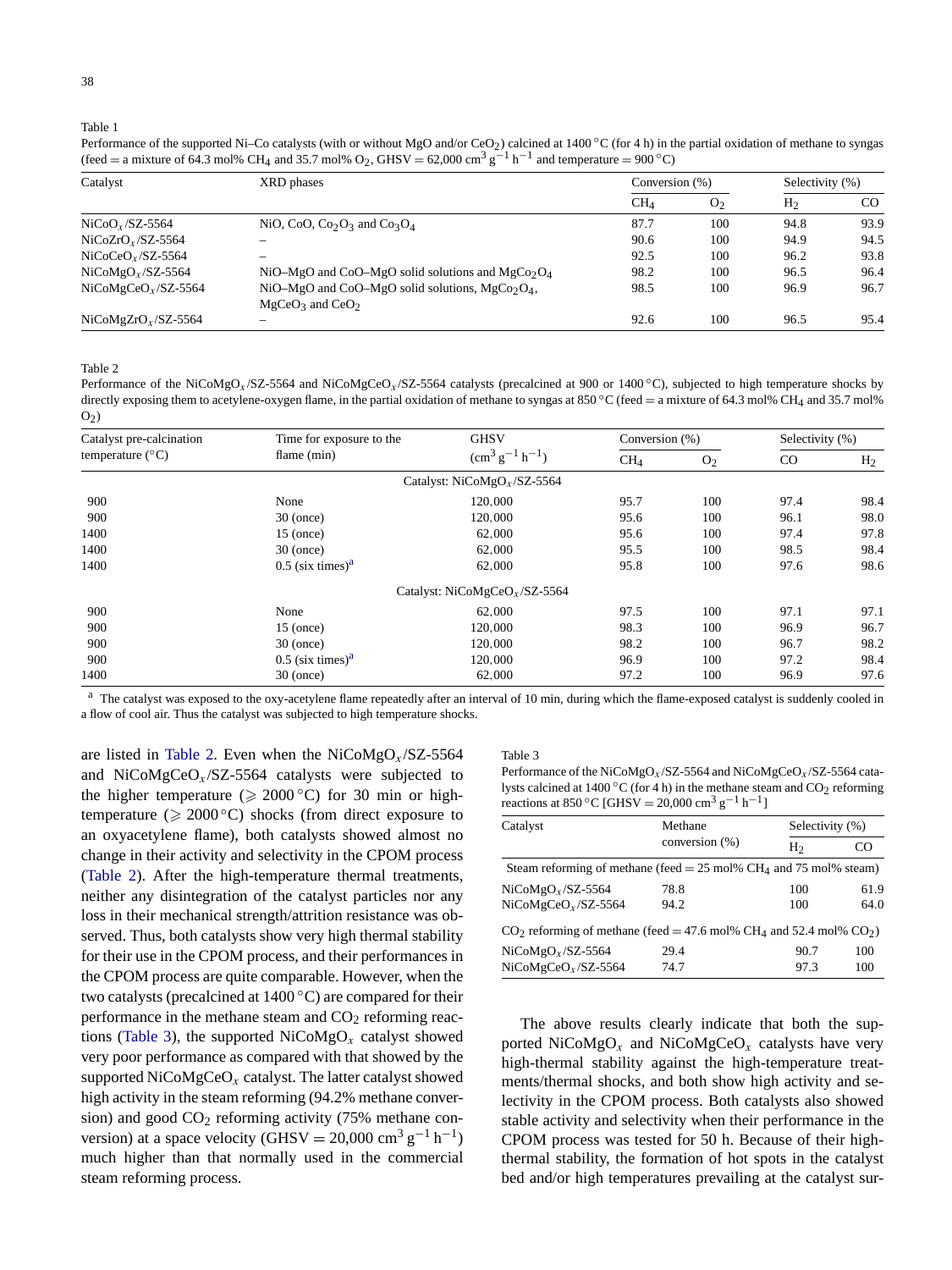<span id="page-3-0"></span>

 $80<sub>1</sub>$  $$ **<sub>2</sub>)** 70 60 50 40 30 H, Conversion (%) 20  $10$  $\frac{0}{80}$  $a_{n}$  $a<sub>1</sub>$ 70 60 50 40 30 20 10 <u> ୧୦୦୦୦୦୦</u>  $\mathbf{0}$  $400$ 10 12 14  $200$ 600 800  $\overline{2}$  $\lambda$  $\dot{8}$  $\bf{0}$ 6 N T

Fig. 1. Temperature programmed reduction (TPR) by H2 of NiCoMgCeO*x* / SZ-5564 (a) and NiCoMgO*x* /SZ-5564 (b).

face during the CPOM process would cause little or no effect on the catalytic activity and selectivity of the two catalysts, making them suitable for the CPOM process, even under adiabatic conditions. These results also indicate that there is little or no formation of catalytically inactive mixed-metal oxide phases during the high-temperature treatments of both catalysts. However, for the MATR process, the supported  $NiCoMgCeO<sub>x</sub>$  catalyst is more suitable than the supported NiCoMgO*<sup>x</sup>* catalyst, because of the much higher performance of the former catalyst in both the steam and  $CO<sub>2</sub>$ reforming reactions. However, neither catalyst showed deactivation due to coking for 20 h, even for  $CO<sub>2</sub>$  reforming. This is consistent with our earlier studies indicating that the presence of [cobalt](#page-4-0) [in](#page-4-0) [t](#page-4-0)he nickel-containing [cataly](#page-4-0)sts causes a drastic [reduction](#page-4-0) in the coke formation in the oxidative conversion [12,15,16],  $oxy-CO<sub>2</sub>$  reforming [17], and  $CO<sub>2</sub>$ reforming [13,17] of methane to syngas.

The [much](#page-2-0) [high](#page-2-0)er activity observed in both the steam and CO2 reforming reactions of the supported NiCoMgCeO*<sup>x</sup>* catalyst (Table 3) is attributed mostly to its higher oxygen storage capacity and/or oxygen mobility because of the presence of cerium oxide in the catalyst, as indicated by the temperature-programmed reduction (TPR) by  $H_2$  (Fig. 1) and also by the  $H_2$  pulse reaction (Fig. 2) over the two catalysts.

The TPR curve for the supported  $NiCoMgO<sub>x</sub>$  catalyst shows two TPR peaks (with maxima at 456 and 1045  $\degree$ C), whereas that for the supported NiCoMgCeO*<sup>x</sup>* catalyst shows three peaks (with peak maxima at 413, 670, and  $1027 \degree$ C) (Fig. 1). For both catalysts, the first low-temperature peak (between 300 and  $500^{\circ}$ C) is due to the reduction of free

Fig. 2. H<sub>2</sub> conversion  $(X_{H_2})$  in the pulse reaction of pure H<sub>2</sub> over the NiCoMgCeO<sub>x</sub>/SZ-5564 (a<sub>1</sub>, a<sub>2</sub>) and NiCoMgO<sub>x</sub>/SZ-5564 (b<sub>1</sub>, b<sub>2</sub>) catalysts (both precalcined at 1400 ◦C) as a function of reaction temperature (*T*) or pulse number (*N*) at 900 °C. For studying the influence of pulse number on the  $H_2$  conversion, each of the  $H_2$  pulses numbered 1, 2, 4, 5, 7, 8, 10, 11, 13 and 14 was injected in the reactor at 900 ◦C after an interval of 10 min, whereas each of the  $H_2$  pulses numbered 3, 6, 9 and 12 was injected after an interval of 1.0 h.

nickel and/or cobalt oxides and that at the high temperatures (above  $800\degree C$ ) corresponds to the reduction of nickel–cobalt oxides dissolved in the MgO and doped in the  $ZrO<sub>2</sub>$  (from the support). The peak between 500 and 700  $\degree$ C for the supported NiCoMgCeO*<sup>x</sup>* catalyst is exp[ected](#page-4-0) mostly because of the reduction of cerium oxide  $(2CeO<sub>2</sub> + H<sub>2</sub> \rightarrow Ce<sub>2</sub>O<sub>3</sub> +$ H2O) present at the catalyst surface [18]. The XPS of this catalyst showed that the surface concentration of cerium is much lower than that of the magnesium in the catalyst (at the surface  $Ce/Mg = 0.02$ ). This is expected because of the formation of  $CeO<sub>2</sub>-ZrO<sub>2</sub>$  (from the support) solid solution at the high calcination temperature. The degree of reduction of the nickel and cobalt oxides (estimated from the  $H_2$ consumed in the TPR) is found to be 32.8 and *<* 55*.*2%, respectively, for the supported NiCoMgO*<sup>x</sup>* and NiCoMgCeO*<sup>x</sup>* catalysts.

The very significant shift observed in the TPR curve for the supported  $NiCoMgCeO<sub>x</sub>$  catalyst toward the lower temperature side (Fig. 1) and the higher degree of reduction clearly show that the reduction of the nickel and cobalt oxides of the supported catalyst becomes easier because of the presence of cerium oxide in the catalyst. This is expected mostly because of an increase in the mobility of lattice oxygen in the catalyst in the presence of cerium oxide, particularly in the form of  $MgCeO<sub>3</sub>$  (observed by XRD) and  $CeO<sub>2</sub>-ZrO<sub>2</sub>$  solid solution.